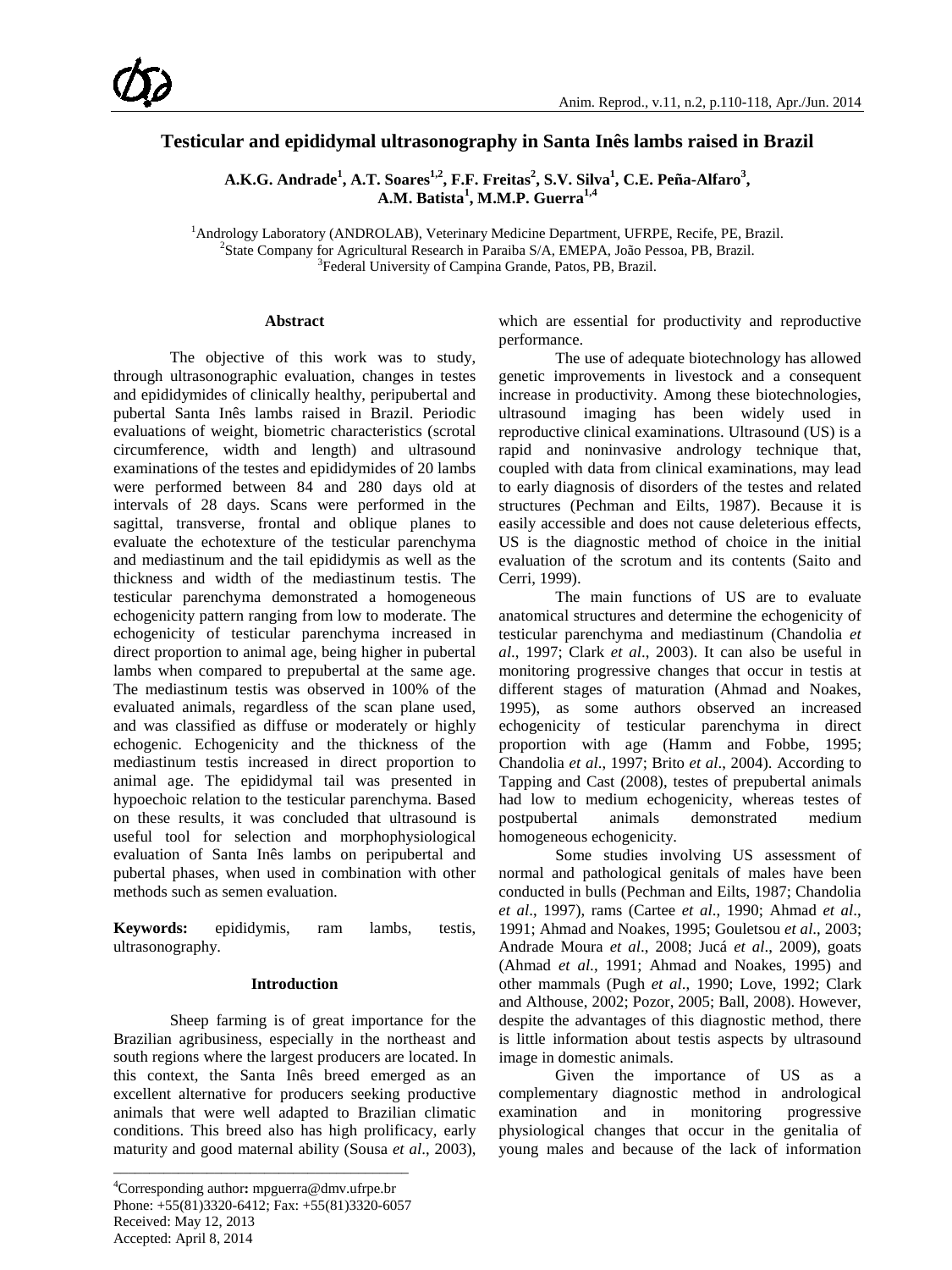regarding its use in the ovine species, this work aimed to study changes in testes and epididymides of clinically healthy, peripubertal and pubertal Santa Inês lambs raised in Brazil by means ultrasonographic evaluation.

# **Materials and Methods**

The experiment was carried out at the Benjamin Maranhão Experimental Station in Tacima City, Paraíba State, Brazil (06°29'18''S and 35°38'14''W) at an altitude of 168 m, with a tropical, semiarid climate and a mean annual precipitation of 431.8 mm<sup>3</sup>. We used 20 clinically healthy Santa Inês lambs raised under semi-intensive management with access to native pasture, silage corn and sorghum, commercial concentrate [maize based concentrate (52.5%), wheat bran (30%), soybean (15%), ammonium chloride (0.5%), limestone (1%) and mineral salt (1%)] and water and mineral salt *ad libitum*.

During selection and prior to each evaluation point in this study, animals were subjected to andrological exams in order to detect possible diseases that could interfere with their reproductive potential. The examination included a general clinical evaluation (inspection of body condition and presence of hereditary defects and functionality of the nervous, respiratory, circulatory, digestive and musculoskeletal systems) and morphological evaluation of the genitalia (inspection and palpation of the scrotum, testis, epididymis, spermatic cords, prepuce and penis).

Periodic evaluations of weight development, measurements of biometric characteristics of the testis (scrotal circumference, width and length), ultrasound examinations of the testis and epididymis and semen collections were performed by the same technician from weaning (approximately 84 days old) at intervals of 28 days until all lambs had reached puberty which was defined according to Wolf *et al*. (1965), when the ejaculate showed sperm motility rate above 10% with at least 50 x  $10^6$  cells/ml. Semen collections and analyses were performed using an electro-ejaculation method and ejaculates were evaluated by macroscopic (appearance, color and odor) and microscopic (wave motion,

motility, sperm vigor, concentration and sperm cell morphology) characteristics, according to methods by Mies Filho (1987).

To estimate weight development, the animals were weighed individually on a mechanical scale at each evaluation. Scrotal circumference (SC) was measured in centimeters (cm) using a millimeter tape on the portion of greatest diameter of the scrotum. Testicular length (TL) and width (TW) were measured with a caliper, and the results are expressed in centimeters. To measure the TL, testes were measured, excluding the epididymal tail in dorsal-ventral direction. TW was measured in the middle portion of each testis in the lateral-medial direction. Testicular volume (TV) was determined using the mathematical equation of the spheroid prolate proposed by Bailey *et al*. (1998): TV = 2 x  $[4/3 \times \pi \times (TL/2)^2 \times (TW/2)]$ ; TV was expressed in cm<sup>3</sup> and represented the average of both testes.

Ultrasonographic evaluations of the testis were carried out using a Falco Vet 100 (Pie Medical; Holland) connected to a linear array transducer with a frequency of 8.0 MHz and a printer (Sony, São Paulo, Brazil) for image documentation. All evaluations were performed by a single professional, and the ultrasound device was adjusted in a straightforward manner at the beginning of each working day to minimize the variables that could interfere in the study. Rams were physically restrained by two assistants while the testes were immobilized without pressure, and each testis was scanned in the sagittal, transverse, frontal and oblique planes (Fig. 1) to evaluate the testicular parenchyma echotexture, the mediastinum testis (MT) and epididymal tail. The oblique scan plane was used only for evaluation of the epididymal tail. Evaluations of epididymal body and head were not performed because the use of a linear array transducer hindered the contact between the transducer and these structures. Measurements of the mediastinum thickness (frontal plane) and testicular width (transverse plane) were performed by ultrasound in both testes. Measurements of the testis width performed with ultrasound were compared with the measurements done with a caliper. Both were measured in centimeters.



Figure 1. Image demonstrating ultrasound examination in the frontal (A), sagittal (B) and transverse planes (C) in the testis of Santa Inês lamb.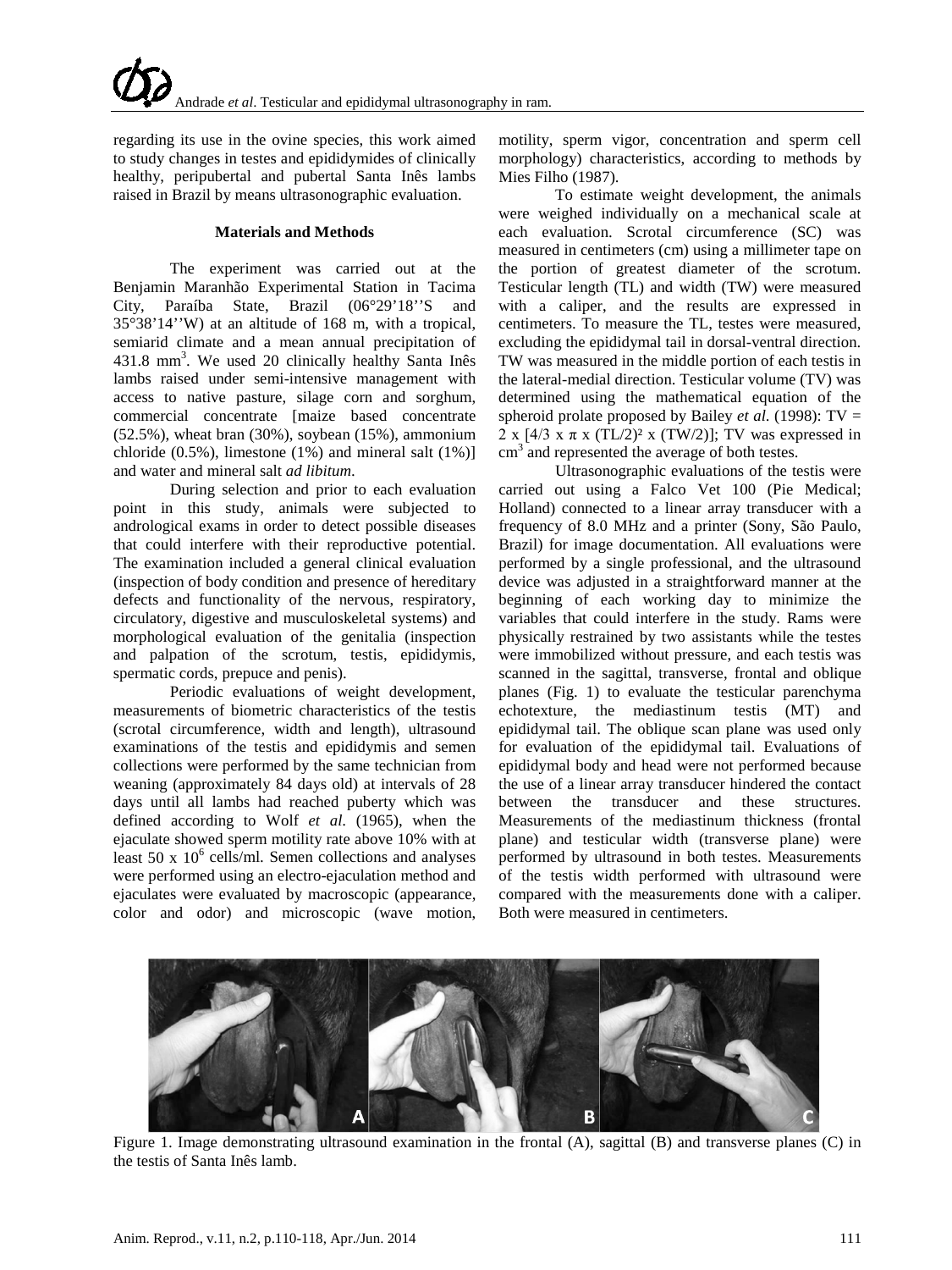Descriptive statistics were performed on various aggregations of data collected on the echogenicity of the testis and related structures. Statistical Analysis System, version 8.0, 2000, was used for the statistical analysis of semen characteristics and testicular data. An analysis of variance (ANOVA) was performed, and differences between means were compared using the Tukey-Kramer multiple comparison test at a 5% significance level. The measurements of the testis width obtained with caliper were compared with those obtained in the ultrasound images scanned in transverse plane, and the means were analyzed using a Z test at a 1% significance level. The thickness of the mediastinum testis (cm), scrotal circumference (cm) and testicular volume  $(cm<sup>3</sup>)$  were analyzed using linear regressions of these variables as a function of age.

#### **Results**

General clinical examination and morphological

evaluation of the external genitalia of the lambs (by inspection and palpation), performed at selection and prior to each time point of the experiment, did not detect any abnormalities. The testes were symmetrical with homogeneous consistency, had free mobility within the scrotum and were absent of a pain reaction. The epididymides and spermatic cords were easily palpated, and like other structures, had no apparent clinical changes.

The average age at puberty was  $194.6 \pm 44$ days, with a mean body weight of  $23.24 \pm 2.51$  kg and average scrotal circumference of  $20.5 \pm 1.8$  cm. The semen evaluation from pubertal animals showed a progressive increase of the microscopic characteristics of ejaculates with progressive decrease of sperm morphological defects, showing significant differences  $(P < 0.05)$  between 140 and 280 days of age for wave motion, progressive motility, concentration and total defects. All parameters were highly variable between animals and between ejaculates from the same animal (Table 1).

| Table 1. Semen parameters (mean $\pm$ SD) of pubertal lambs of Santa Inês breed at different ages. |  |  |  |  |  |  |
|----------------------------------------------------------------------------------------------------|--|--|--|--|--|--|
|----------------------------------------------------------------------------------------------------|--|--|--|--|--|--|

| Table 1. Semen parameters (ineall $\pm$ SD) or pubertal famos of Sama files breed at unferent ages. |                       |                               |               |                           |                          |  |  |  |
|-----------------------------------------------------------------------------------------------------|-----------------------|-------------------------------|---------------|---------------------------|--------------------------|--|--|--|
| Age                                                                                                 | Wave motion           | <b>PM</b>                     | Vigor         | Concentration             | Total defects            |  |  |  |
| (days)                                                                                              | $(0-5)$               | (96)                          | $(0-5)$       | $(x10^{9})$               | $(\%)$                   |  |  |  |
| 140                                                                                                 | $0.7 \pm 0.6^{\circ}$ | $16.7 \pm 11.5^{ab}$          | $1.3 \pm 0.6$ | $0.2 \pm 0.1^{\text{ab}}$ | $18.67 \pm 2.51^{\circ}$ |  |  |  |
| 168                                                                                                 | $1.0 \pm 0.8^{\rm a}$ | $23.0 \pm 13.4^{\circ}$       | $2.1 \pm 0.6$ | $0.4 \pm 0.2^{\text{a}}$  | $16.60 \pm 3.63^{\circ}$ |  |  |  |
| 196                                                                                                 | $1.4 \pm 1.3^{\circ}$ | $35.0 \pm 20.3^{ab}$          | $2.3 \pm 1.0$ | $0.9 \pm 0.8^{ab}$        | $16.07 \pm 3.41^{\circ}$ |  |  |  |
| 224                                                                                                 | $1.7 \pm 1.2^{ab}$    | $47.5 \pm 21.1^{\rm bc}$      | $2.6 \pm 1.1$ | $1.0 \pm 0.8^{ab}$        | $14.88 \pm 5.44^{\circ}$ |  |  |  |
| 252                                                                                                 | $2.3 \pm 1.4^{ab}$    | $50.0 \pm 21.1$ <sup>bc</sup> | $2.9 \pm 0.9$ | $1.4 \pm 1.1^{ab}$        | $13.06 \pm 5.30^{ab}$    |  |  |  |
| 280                                                                                                 | $2.7 \pm 0.9^b$       | $54.0 \pm 19.0^{\circ}$       | $2.9 \pm 0.8$ | $1.7 \pm 1.1^{\rm b}$     | $10.15 \pm 4.04^b$       |  |  |  |

 $PM$  = progressive motility. Different superscripts in the same column indicate statistical difference ( $P < 0.05$ ).

At ultrasonography, the testicular parenchyma (TP, Tables 2 and 3) appeared homogeneous, ranging from low (Fig. 2A and 2B) to moderate echogenicity (Fig. 2C and 2D), regardless of the testis (right or left) and the scan plane used, increasing in direct proportion to the animal age. Furthermore, when comparing the testes of prepubertal and pubertal lambs of the same age, there was predominance of images with low echogenicity in prepubertal animals and moderate echogenicity in those that had reached puberty (Table 3).

The mediastinum testis (MT; Table 2) was visualized in 100% of evaluated animals, presenting as a hyperechoic line of variable thickness in the center of the testicular parenchyma when scanned in the frontal plane and as a point in the center of hyperechogenic parenchyma when scanned in the transverse plane. The MT was classified as having moderate (Fig. 2E and 2H), high (Fig. 2F and 2I) or diffuse (Fig. 2G) echogenicity, showing increased echogenicity and thickness in direct proportion with the animal age. Although it appears less frequently than moderately and highly echogenic MT, diffuse-type MT was found in all ages. It should be highlighted that in two animals (10%), this diffuse MT appeared hypoechoic when compared to TP, but earlier in one animal (at 140, 168 and 196 days of age) than in the other (168, 196 and 224 days old).

The epididymal tail (ET; Table 2), also clearly visualized in 100% of animals, had reduced echogenicity when compared to TP in most images analyzed (Fig. 3A). However, in some animals aged between 84 and 168 days, it was isoechoic regarding TP.

The scrotal septum was seen as a hyperechoic line between the right and left testes (Fig. 3B). Testicular tunics were identified close to the scrotum (Fig. 3C).

The pampiniform plexus (Fig. 3D) was clearly visualized in the sagittal and transverse planes, especially with increasing age when the testes become more pendulous, being less echogenic than the testicular parenchyma and composed of numerous anechoic tubular structures.

The mean values of scrotal circumference (SC), testicular volume (TV), testicular width with calipers (TWC), testicular width in ultrasound (WTUS) and thickness of MT at each evaluation are presented in Table 4. There was no significant difference  $(P > 0.05)$  between the right and left testes for TWC, WTUS and MT.

The mean testicular width obtained with calipers (WTC) was 3.49 cm while the average on the ultrasound (WTUS) was 3.03 cm, differing significantly ( $\alpha = 1\%$ ) according to a Z test comparing the two means.

Scrotal circumference (SC; Fig. 4A), testicular volume (TV; Fig. 4B) and thickness of MT (Fig. 4C)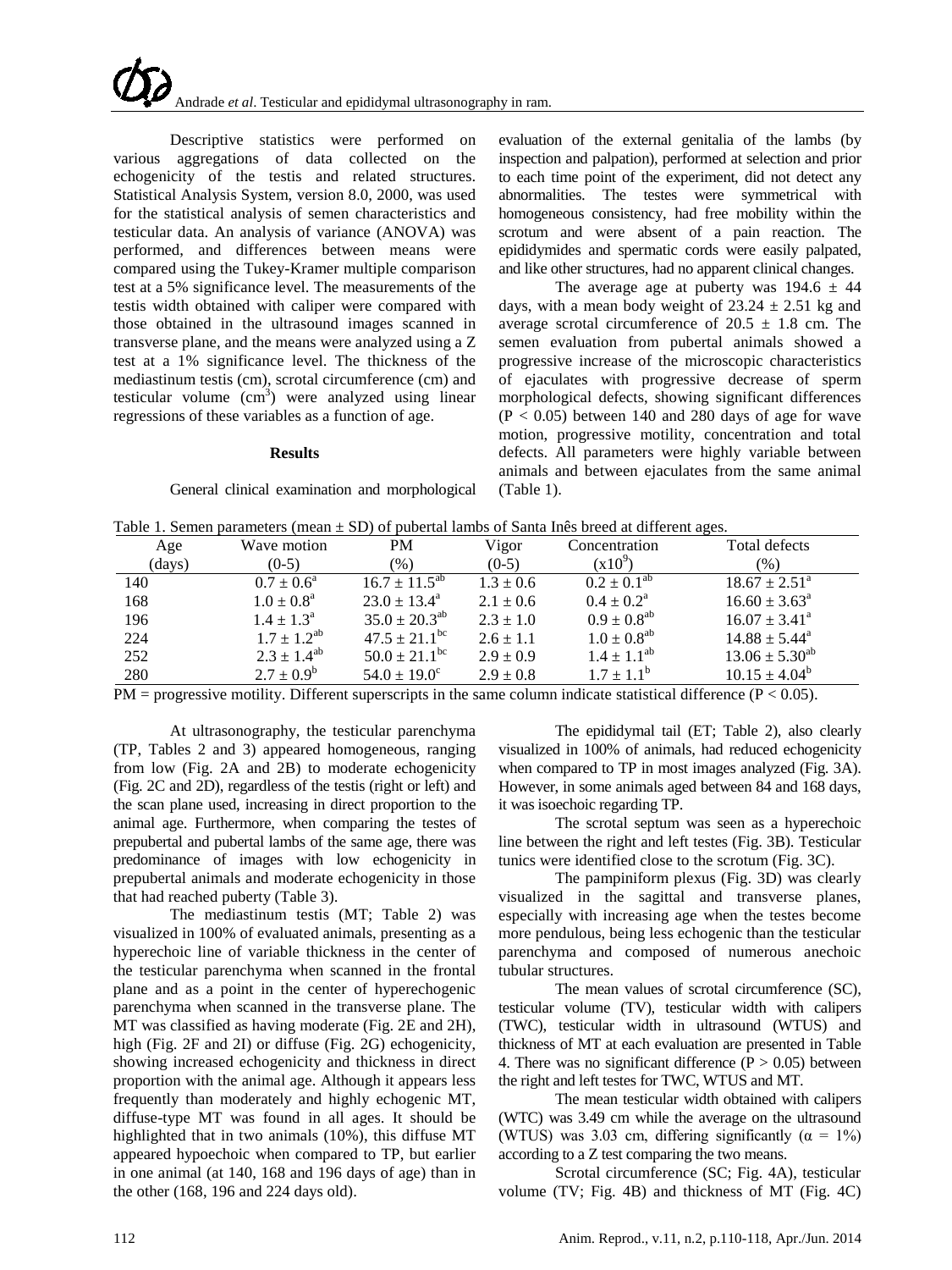correlations can be made based on the following linear  $= -57.23 + 0.77$  x; and  $y = 0.12 + 0.0006$  x.

increased proportionally with animal age. Such regression equations, respectively:  $y = 6.51 + 0.06$  x; y

| Table 2. Frequency of echogenicity of testicular parenchyma and mediastinum (frontal plane) and epididymis cauda |  |  |  |
|------------------------------------------------------------------------------------------------------------------|--|--|--|
| of Santa Inês lambs at peripubertal and pubertal phases.                                                         |  |  |  |

| Age    | Testicular parenchyma |          |          | Mediastinum testis |           | Epidydimal tail |  |  |
|--------|-----------------------|----------|----------|--------------------|-----------|-----------------|--|--|
| (days) | (% )                  |          |          | (% )               |           | (% )            |  |  |
|        | Right                 | Left     | Right    | Left               | Right     | Left            |  |  |
| 84     | 100.0 LE              | 100.0 LE | 80.0 ME  | 80.0 ME            | 50.0 HIP  | 50.0 HIP        |  |  |
|        |                       |          | $0.0$ AE | $0.0$ AE           |           |                 |  |  |
|        | $0.0$ ME              | $0.0$ ME | 20.0 DIF | 20.0 DIF           | 50.0 ISO  | 50.0 ISO        |  |  |
| 112    | 90.0 LE               | 90.0 LE  | 80.0 ME  | 80.0 ME            | 65.0 HIP  | 65.0 HIP        |  |  |
|        | 10.0 ME               | 10.0 ME  | $0.0$ HE | $0.0$ HE           | 35.0 ISO  | 35.0 ISO        |  |  |
|        |                       |          | 20.0 DIF | 20.0 DIF           |           |                 |  |  |
| 140    | 70.0 LE               | 70.0 LE  | 65.0 ME  | 65.0 ME            | 85.0 HIP  | 85.0 HIP        |  |  |
|        | 30.0 ME               | 30.0 ME  | 15.0 HE  | 15.0 HE            | 15.0 ISO  | 15.0 ISO        |  |  |
|        |                       |          | 20.0 DIF | 20.0 DIF           |           |                 |  |  |
| 168    | 50.0 LE               | 50.0 LE  | 55.0 ME  | 55.0 ME            | 95.0 HIP  | 95.0 HIP        |  |  |
|        | 50.0 ME               | 50.0 ME  | 25.0 HE  | 25.0 HE            | 5.0 ISO   | 5.0 ISO         |  |  |
|        |                       |          | 20.0 DIF | 20.0 DIF           |           |                 |  |  |
| 196    | 40.0 LE               | 40.0 LE  | 55.0 ME  | 55.0 ME            | 100.0 HIP | 100.0 HIP       |  |  |
|        | 60.0 ME               | 60.0 ME  | 25.0 HE  | 30.0 HE            | 0.0 ISO   | 0.0 ISO         |  |  |
|        |                       |          | 20.0 DIF | 15.0 DIF           |           |                 |  |  |
| 224    | 40.0 LE               | 40.0 LE  | 50.0 ME  | 50.0 ME            | 100.0 HIP | 100.0 HIP       |  |  |
|        | 60.0 ME               | 60.0 ME  | 35.0 HE  | 35.0 HE            | 0.0 ISO   | 0.0 ISO         |  |  |
|        |                       |          | 15.0 DIF | 15.0 DIF           |           |                 |  |  |
| 252    | 20.0 LE               | 20.0 LE  | 35.0 ME  | 35.0 ME            | 100.0 HIP | 100.0 HIP       |  |  |
|        | 80.0 ME               | 80.0 ME  | 50.0 HE  | 50.0 HE            | 0.0 ISO   | 0.0 ISO         |  |  |
|        |                       |          | 15.0 DIF | 15.0 DIF           |           |                 |  |  |
| 280    | 10.0 LE               | 10.0 LE  | 35.0 ME  | 35.0 ME            | 100.0 HIP | 100.0 HIP       |  |  |
|        | 90.0 ME               | 90.0 ME  | 55.0 HE  | 55.0 HE            | 0.0 ISO   | 0.0 ISO         |  |  |
|        |                       |          | 10.0 DIF | 10.0 DIF           |           |                 |  |  |

 $LE = low$  echogenicity;  $ME =$  moderate echogenicity;  $HE =$  high echogenicity;  $DF =$  diffuse,  $HIP =$  hypoechoic; ISO = isoechoic.

Table 3. Number of prepubertal and pubertal Santa Inês lambs and their respective echogenicity of testicular parenchyma (TP) frequencies at different ages.

| Age (days) |                | Prepubertal         | Pubertal |                     |  |  |
|------------|----------------|---------------------|----------|---------------------|--|--|
|            | (n)            | PT Echogenicity (%) | (n)      | PT Echogenicity (%) |  |  |
| 140        | 17             | 76.5 LE             | 3        | 33.3 LE             |  |  |
|            |                | 23.5 ME             |          | 66.7 ME             |  |  |
| 168        | 10             | 70.0 LE             | 10       | 30.0 LE             |  |  |
|            |                | 30.0 ME             |          | 70.0 ME             |  |  |
| 196        | 6              | 66.7 LE             | 14       | 28.6 LE             |  |  |
|            |                | 33.3 ME             |          | 71.4 ME             |  |  |
| 224        | 4              | 100.0 LE            | 16       | 25.0 LE             |  |  |
|            |                | $0.0$ ME            |          | 75.0 ME             |  |  |
| 252        | 2              | 100.0 LE            | 18       | 11.1 LE             |  |  |
|            |                | $0.0$ ME            |          | 88.9 ME             |  |  |
| 280        | $\overline{0}$ | $0.0$ LE            | 20       | 10.0 LE             |  |  |
|            |                | $0.0$ ME            |          | 90.0 ME             |  |  |

 $LE = low$  echogenicity;  $ME =$  moderate echogenicity.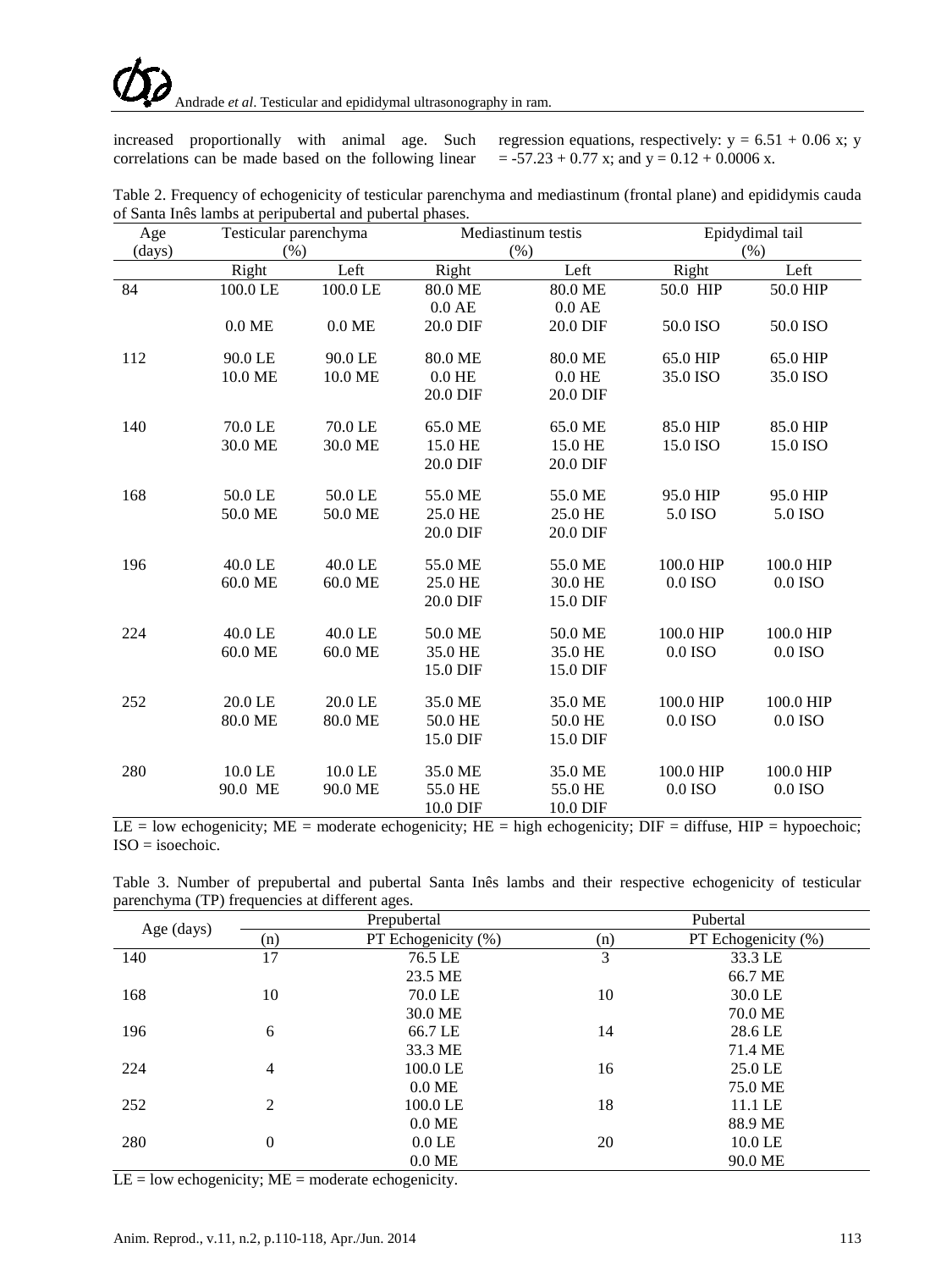

Figure 2. Ultrasound images of the testis of clinically normal Santa Inês lambs, showing: low echogenicity of the left (LTP) and right (RTP) testicular parenchyma, at 112 days of age - at sagittal (A) and transverse (B) plane; moderate echogenicity of the LTP at 196 days of age – at sagittal (C) and transverse (D) planes; mediastinum testicular (MT) moderately echogenic (E), highly echogenic (F) and diffuse (G), at 224, 252 and 196 days of age, respectively; mediastinum testicular (MT) moderately echogenic (H) and highly echogenic (I), at 252 and 224 days of age, respectively - in the transverse plane.

Figure 3. Ultrasound images of the testis and epididymis of clinically normal Santa Inês lambs, showing: testicular parenchymal (TP) and epididymal tail (ET), at 196 days of age (A); scrotal septum (SS), at 84 days of age - at frontal plane (B); testicular tunic (T) and scrotum (S), at 168 days of age - at transverse plane (C); pampiniform plexus (PP), at 196 days of old - at sagittal plane (D).

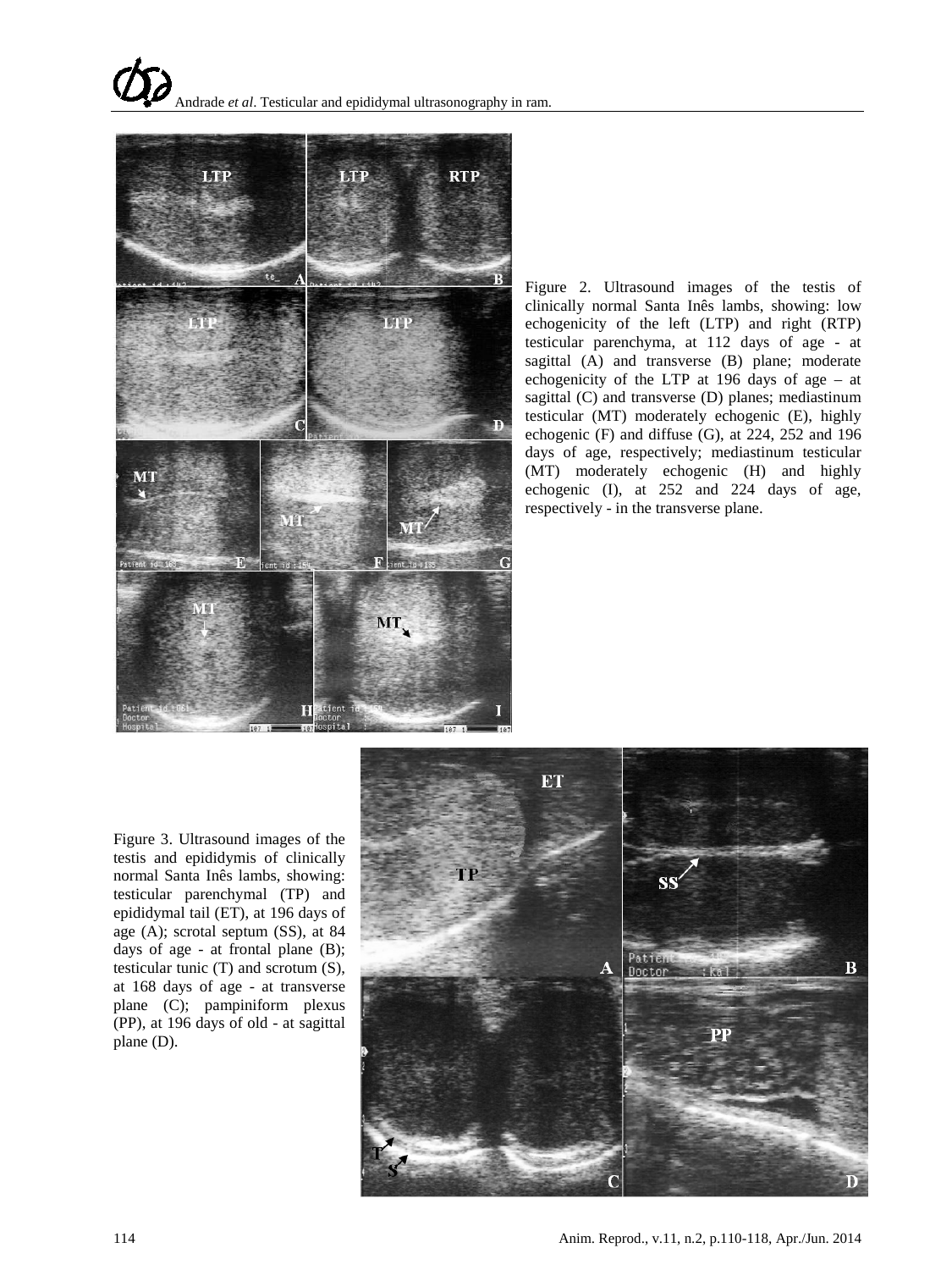# Andrade *et al*. Testicular and epididymal ultrasonography in ram.

| Age<br>$SC$ (cm)<br>(days) |                                | $TV$ (cm <sup>3)</sup>          | TWC (cm)                      |                               | TWUS (cm)                     |                               | $MT$ (cm)                  |                          |
|----------------------------|--------------------------------|---------------------------------|-------------------------------|-------------------------------|-------------------------------|-------------------------------|----------------------------|--------------------------|
|                            |                                |                                 | $\mathbf{R}$                  |                               | R                             | L                             | $\mathbf R$                | L                        |
| 84                         | $11.20 \pm 1.58^a$             | $10.67 \pm 5.82^{\text{a}}$     | $1.99 \pm 0.37^{\rm a}$       | $2.06 \pm 0.40^a$             | $1.73 \pm 0.32^{\text{a}}$    | $1.75 \pm 0.37^{\text{a}}$    | $0.12 \pm 0.02^{\text{a}}$ | $0.11 \pm 0.01^a$        |
| 112                        | $13.15 \pm 3.17^{ab}$          | $24.64 \pm 17.11^a$             | $2.60 \pm 0.69^{\rm ab}$      | $2.63 \pm 0.87$ <sup>ab</sup> | $2.12 \pm 0.52^{ab}$          | $2.11 \pm 0.58^{ab}$          | $0.19 \pm 0.04^{ab}$       | $0.18 \pm 0.04^{ab}$     |
| 140                        | $15.78 \pm 3.83^{\rm bc}$      | $49.72 \pm 35.22^{ab}$          | $3.10 \pm 0.97$ <sup>bc</sup> | $3.15 \pm 0.91$ <sup>bc</sup> | $2.78 \pm 0.90^{\rm bc}$      | $2.78 \pm 0.92^{\rm bc}$      | $0.23 \pm 0.09^b$          | $0.23 \pm 0.07^{\rm bc}$ |
| 168                        | $17.53 \pm 4.48^{\text{cd}}$   | $78.93 \pm 43.79$ <sup>bc</sup> | $3.64 \pm 0.93$ <sup>cd</sup> | $3.65 \pm 0.85$ <sup>cd</sup> | $3.12 \pm 0.97^{\text{cd}}$   | $3.18 \pm 0.99$ <sup>cd</sup> | $0.24 \pm 0.06^b$          | $0.25 \pm 0.08^b$        |
| 196                        | $19.53 \pm 3.75^{\text{de}}$   | 93.41 $\pm$ 48.30 <sup>cd</sup> | $3.78 \pm 0.83$ <sup>cd</sup> | $3.85 \pm 0.85$ <sup>cd</sup> | $3.14 \pm 0.78$ <sup>cd</sup> | $3.15 \pm 0.76$ <sup>cd</sup> | $0.24 \pm 0.05^b$          | $0.25 \pm 0.05^b$        |
| 224                        | $20.15 \pm 3.98$ <sup>de</sup> | $112.64 \pm 54.44^{\text{cd}}$  | $3.98 \pm 0.76^d$             | $4.04 \pm 0.74$ <sup>d</sup>  | $3.36 \pm 0.76^d$             | $3.36 \pm 0.73$ <sup>cd</sup> | $0.25 \pm 0.06^b$          | $0.25 \pm 0.05^b$        |
| 252                        | $22.00 \pm 2.87$ <sup>ef</sup> | $133.14 \pm 53.54^{\text{de}}$  | $4.23 \pm 0.63^d$             | $4.23 \pm 0.58$ <sup>d</sup>  | $3.73 \pm 0.64^d$             | $3.66 \pm 0.61^{\text{d}}$    | $0.25 \pm 0.05^{\rm b}$    | $0.25 \pm 0.06^b$        |
| 280                        | $23.95 \pm 2.66^{\circ}$       | $159.65 \pm 57.80^e$            | $4.43 \pm 0.63^{\rm d}$       | $4.44 \pm 0.61$ <sup>d</sup>  | $3.91 \pm 0.60^{\rm d}$       | $3.94 \pm 0.57^{\rm d}$       | $0.26 \pm 0.05^b$          | $0.27 \pm 0.06^{\circ}$  |

Table 4. Measurements (mean  $\pm$  SD) of scrotal circumference (SC), testicular volume (TV), testicular width measured with a caliper (TWC), testicular width measured with ultrasound (TWUS) and thickness of the mediastinum testis (MT), at different ages in Santa Inês lambs.

Different superscripts in the same column indicate statistical difference  $(P < 0.05)$ .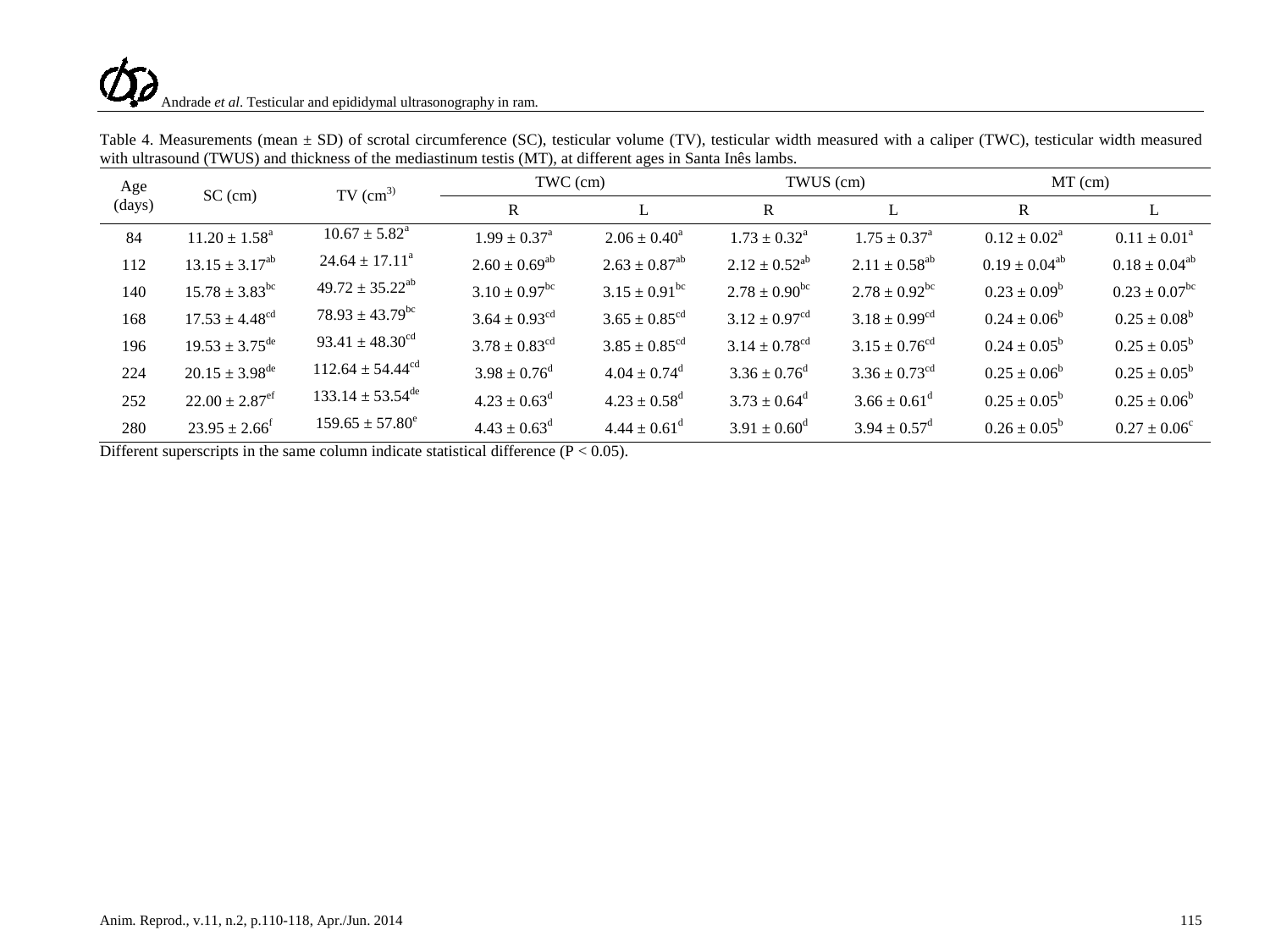

Figure 4. Linear regression of scrotal circumference (cm; A), testicular volume (cm<sup>3</sup>; B) and mediastinum testis thickness (cm; C) of Santa Inês lambs (at pubertal and peripubertal phases), depending on the age (days). Linear regression equation obtained: y (SP) =  $6.51 + 0.06$  x (days); determining coefficient = 0.98 (A); y (TV) =  $-57.23 +$ 0.77 x (days); determination coefficient = 0.99 (B); y (MT) = 0.12 + 0.0006 x (days); determining coefficient = 0.75 (C).

#### **Discussion**

Although some authors have studied the ultrasonographic appearance of the testes and epididymes of clinically healthy sheep (Cartee *et al*., 1990; Ahmad *et al*., 1991; Gouletsou *et al*., 2003; Andrade Moura *et al*., 2008; Jucá *et al*., 2009), there are few reports on Santa Inês sheep, especially in relation to lambs in pubertal and peripubertal phases of reproductive development. Andrade Moura *et al*. (2008) and Jucá *et al*. (2009) evaluated testes and sexual glands by ultrasonography of 49 Santa Inês rams, aiming to use it as a diagnostic method for morphophysiological evaluation of the males. However, these authors did not study the testicular development in relation to the age of young animals as was done in this experiment.

In the studies used as a basis for this research, there were variations in the nomenclature used to describe the ultrasonographic appearance of testicular parenchyma. There is a need for standardization to facilitate further studies and to establish normal parameters. In this experiment, the testicular parenchyma (TP) in the lambs demonstrated homogeneity, with echogenicity ranging from low to moderate in both testes, regardless of scan plane used,

corroborating findings by Gouletsou *et al*. (2003). According to Cartee *et al*. (1990), sheep testicular parenchyma is predominantly homogeneous and hypoechoic. Pechman and Eilts (1987), Pugh *et al*. (1990) and Andrade Moura *et al*. (2008), in a study that aimed to describe the testicular parenchyma echotexture of Santa Inês sheep at different ages, found a variation of hypoechoic images of low and high intensity in all groups, with predominance of hypoechoic images of low intensity.

The mediastinum testis was visualized in 100% of the evaluated animals, presenting as a hyperechoic line of variable thickness at the center of the testicular parenchyma when visualized in the frontal plane and as a hyperechoic point in the center of this parenchyma when visualized in the transverse plane, confirming previous studies (Ahmad *et al*., 1991; Gouletsou *et al*., 2003; Andrade Moura *et al*., 2008; Jucá *et al*., 2009).

Gouletsou *et al*. (2003) visualized MT in 87% of the animals assessed and reported that the MT presence and shape determine different echogenic impressions in TP. The MT was classified as moderately echogenic, highly echogenic or diffuse, with higher echogenicity and increased thickness in direct proportion to animal age as evidenced in this study.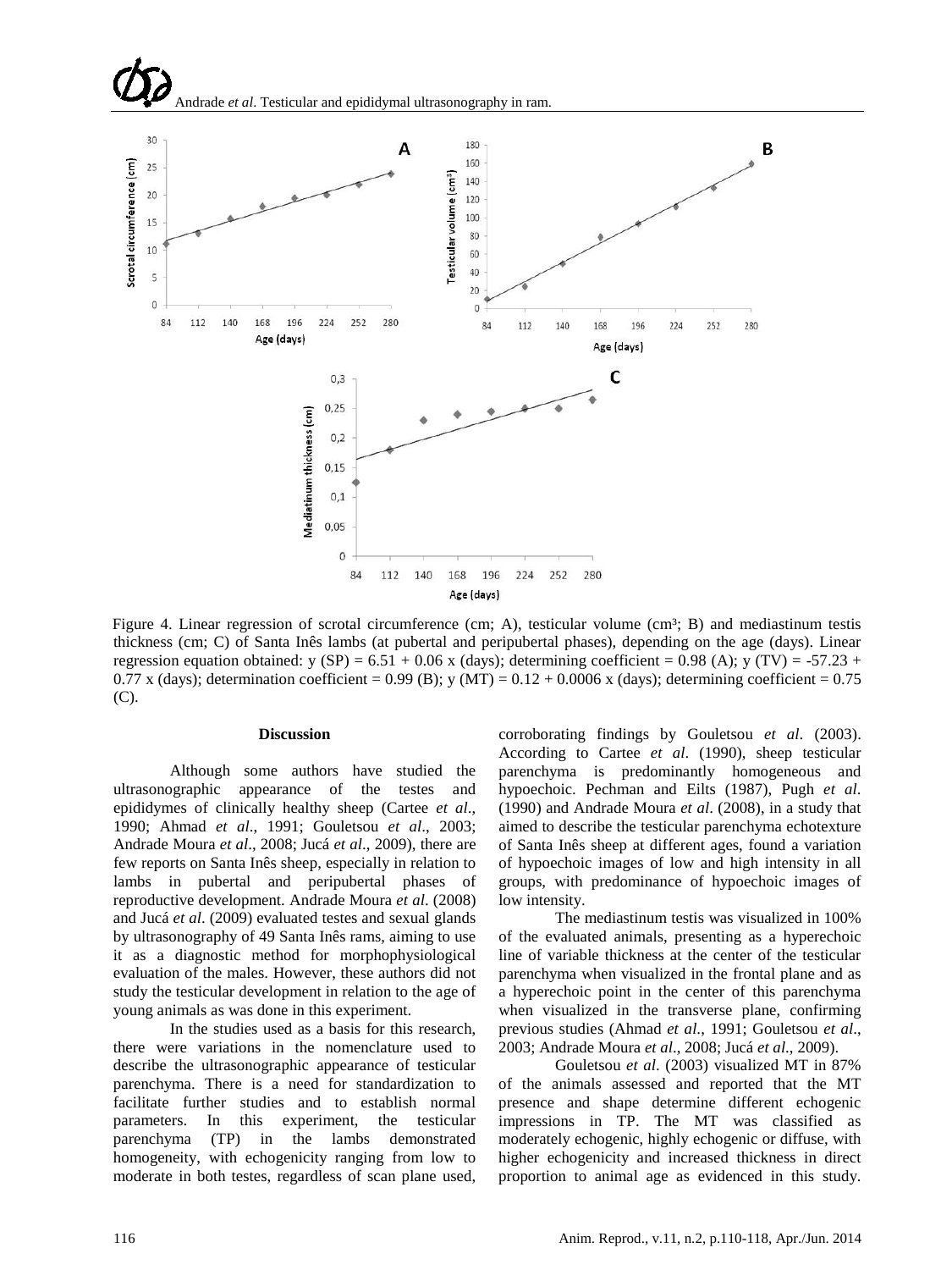Moreover, Pechman and Eilts (1987) and Andrade Moura *et al*. (2008), using cattle and sheep, respectively, concluded that the mediastinum thickness and echogenicity increased with age. According to Dyce *et al*. (1990), the seminiferous tubules form a network in the MT. Thus, this increase in the MT thickness may be explained by the important and considerable anatomical changes in the seminiferous tubules, which develop with age as they become longer, increase in diameter and "twist" and as the lumen forms and the basement membrane thickens (Hamm and Fobbe, 1995).

The diffuse type of MT was found in all ages, noting that the diffuse MT was present in two animals (10%) with hypoechoic appearance in relation to the TP at 140, 168 and 196 days of age in one and at 168, 196 and 224 days in the other animal. According to Tapping and Cast (2008), this structure can often be seen as a hypoechoic area with striated appearance.

In this study, the epididymal tail (ET) was clearly visualized in 100% of the animals with reduced echogenicity when compared to most of the TP images analyzed, confirming Pechman and Eilts (1987), Ahmad *et al*., (1991) and Gouletsou *et al*., (2003). However, in younger animals, the ET was isoechoic when compared to TP, which can be explained by a low echogenicity of these animals, which is closer of the pattern described for ET.

Determination of the animal puberty age varies largely between different methods and criteria. Wolf *et al*. (1965) considered puberty in cattle as the age at which the ejaculate has a minimum of 50 x  $10^6$  cells/ml with at least 10% progressive motility. Other authors such as Mukasa-Mugerwa and Ezaz, (1992) and Wheaton and Godfrey (2003) used the same parameters to characterize puberty in lambs. According to this characterization, three lambs (15.0%) in this study showed semen consistent with puberty at 140 days of age, and all animals (100%) reached puberty by 280 days of age. The average age at puberty observed in this study was  $194.6 \pm 44$  days, mean body weight was  $23.24 \pm 2.51$  kg and average scrotal circumference was 20.5 ± 1.8 cm. Souza *et al*. (2000) found an average age at puberty of 159.5 days for the same breed of sheep. The difference in age could be attributed to the fact that they used the total detachment of the penis from the prepuce as the evaluation parameter, a phenomenon that preceded the release of the first mobile spermatozoa in the ejaculate.

Semen evaluation of animals revealed a gradual increase in physical and microscopic characteristics of ejaculates with progressive decrease of sperm morphological defects in direct proportion with age, demonstrating differences from 140 to 280 days for the mean progressive motility, concentration and total defects. Large variations of these parameters resulted in a high standard deviation, which can be explained by different stages of sexual maturity in the animals, even among animals of the same age group. According to

Skinner *et al*. (1968), puberty and sexual maturity in sheep are more closely related to body weight than the age of the animal.

Ultrasound examination may also be useful in monitoring the progressive changes that occur in the testes (Ahmad and Noakes, 1995). Differences in the echogenicity of the TP were observed between prepubertal and pubertal animals at the same age, with a predominance of images of low echogenicity in prepubertal lamb and moderate echogenicity in pubertal lamb, confirming Tapping and Cast (2008).

Biometric analysis of testicular development is extremely important, as it is significantly correlated with the reproductive activity of the animal (Mukasa-Mugerwa and Ezaz, 1992). The US is a viable technique for measuring testis (length, width and height) in situ, in dogs, sheep and cattle (Eilts *et al*., 1993). Louvandini *et al*. (2008), evaluating biometric features of testes of Santa Inês lambs, observed that the testis shape directly affected its volume, reporting that the formula for prolate spheroid is a more reliable predictor of TV than the cylinder formula because it best approximates the shape of oval cylindrical testes of Santa Inês sheep; the prolate spheroid formula was therefore used to calculate the TV of animals in this study.

A difference was found between testicular width measurements obtained with calipers and ultrasound, as the first was larger than the latter. In a study that determined the relationship between *in vivo* measurements of bovine testes obtained with ultrasound and calipers, Bailey *et al*., (1998) observed that the width at ultrasound showed a higher correlation with the real width than that obtained with the calipers because only the testicular parenchyma was measured in the ultrasound, while caliper measurements also included the body of epididymis, scrotum and testicular tunics.

However, regarding the measurement of TV, according to these authors, the volume obtained with calipers had higher correlation with the real volume when compared to volume measurements obtained with ultrasound. This statement can be explained by difficulties in assessing the testicular length by ultrasound in older animals because the transducer is sometimes smaller than the testis, as was demonstrated in this study.

In conclusion, the US is useful tool for selection and morphophysiological evaluation of Santa Inês lambs at peripubertal and pubertal phases, when used in combination with other methods such as semen evaluation. This technique may be included in breeding soundness examination of breeding rams.

# **Acknowledgments**

Authors are grateful to the following Brazilian fostering agencies: Coordenação de Aperfeiçoamento de Pessoal de Nível Superior (CAPES) and Conselho Nacional de Desenvolvimento Científico e Tecnológico (CNPq) for funding; Fundação de Amparo à Ciência e